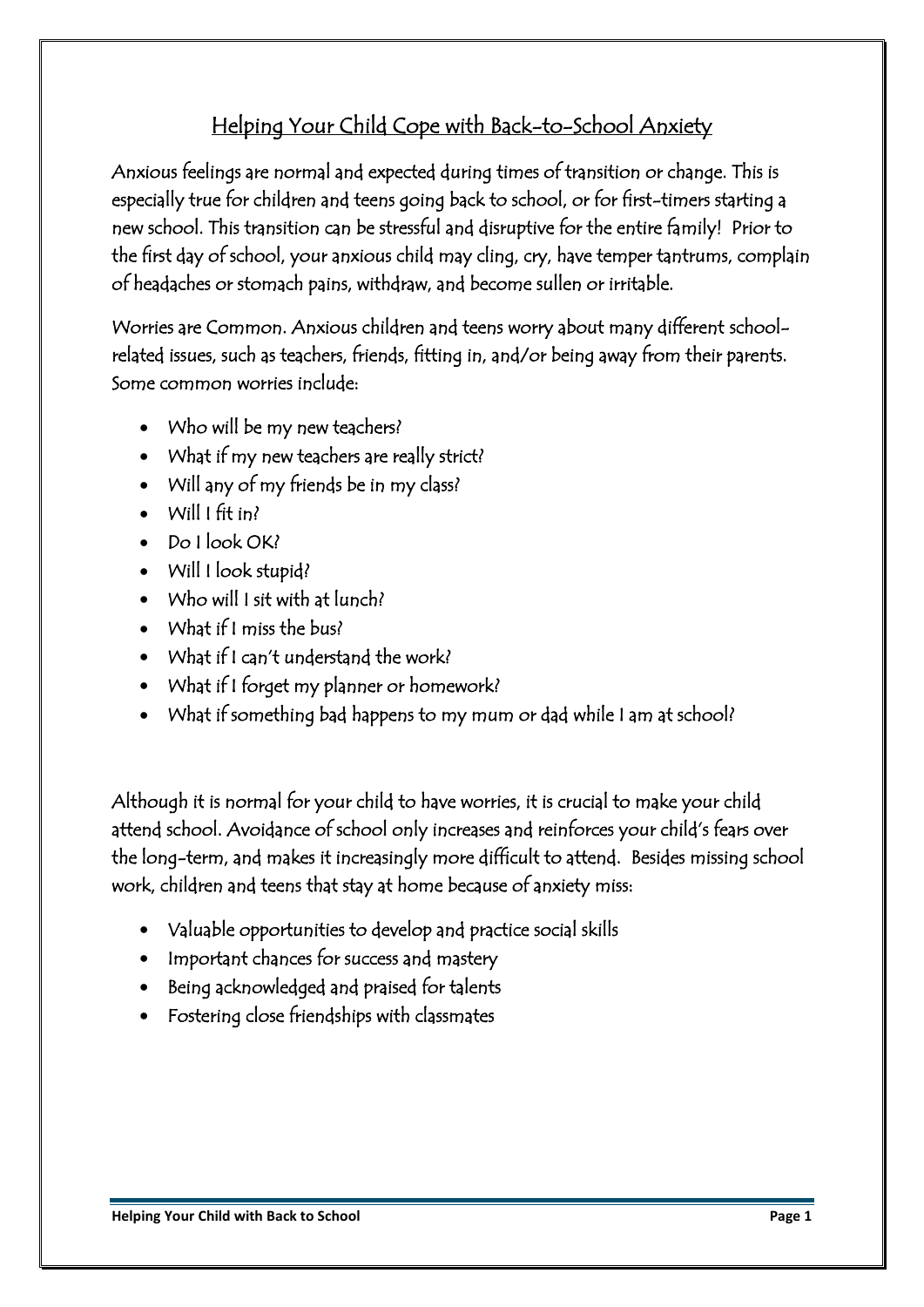## How To Deal With Back-to-School Worries!

Below are some general strategies parents can use to deal with back-to-school worries.

Most importantly, anxious children and teens that miss school cannot realise or challenge their unrealistic and catastrophic fears!

### Look after the basics

Nobody copes well when they are tired or hungry. Anxious children often forget to eat, don't feel hungry, and don't get enough sleep. Provide frequent and nutritious snacks for your child. During this time, you also need to build in regular routines, so that life is more predictable for your child. These routines can involve the morning and bedtime habits, as well as eating schedules.

# Encourage your child to share his or her fears

Ask your child what is making him or her worried. Tell your child that it is normal to have concerns. Before and during the first few weeks of school, set up a regular time and place to talk. Some children feel most comfortable in a private space with your undivided attention (such as right before bed, or during mealtime). Teens often welcome some sort of distraction to cut the intensity of their worries and feelings (such as driving in the car, or taking a walk).

#### Avoid giving reassurance...instead, problem-solve and plan!

Children often seek reassurance that bad things won't happen in order to reduce their worry. Do not assure them with "Don't worry!" or "Everything will be fine!" Instead, encourage your child to think of ways to solve his or her problem. For example, "If (the worst) happens, what could you do?" or "Let's think of some ways you could handle that situation." This gives you the opportunity to coach your child on how to cope with (and interpret) both real and imagined scary situations. You will also be giving your child the tools he or she needs to cope with an unexpected situation that might arise.

#### Focus on the positive aspects!

Encourage your child to re-direct attention away from the worries, and towards the positives. Ask your child, "What are three things that you are most excited about at school?" Most can think of something good, even if it's just eating something they like at lunchtime or going home at the end of the day. Chances are that the fun aspects are simply getting overlooked by repetitive worries.

**Helping Your Child with Back to School Page 2**